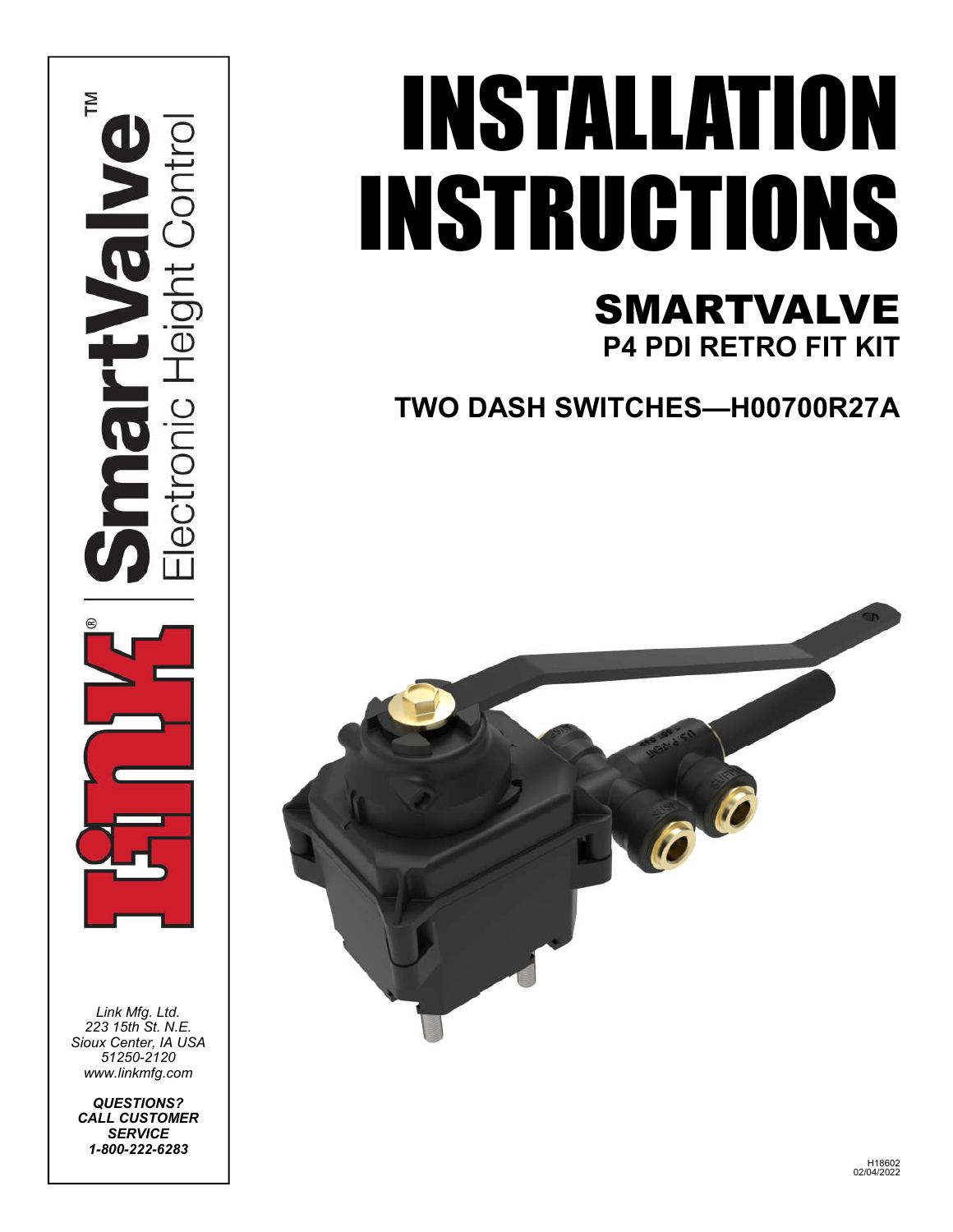**IMPORTANT:** IT IS IMPORTANT THAT THE ENTIRE IN-STALLATION INSTRUCTIONS BE READ THOROUGHLY BEFORE PROCEEDING WITH THE INSTALLATION.

#### **1. INTRODUCTION**

Thank you for choosing a Link SmartValve. We want to help you get the best results from this height control valve and to operate it safely. This instruction contains information to assist in the installation of the SmartValve. This instruction is intended solely for use with this product.

All information in this instruction is based on the latest information available at the time of printing. Link Manufacturing reserves the right to change its products or manuals at any time without notice.

Damaged components should be returned to Link with a pre-arranged Returned Materials Authorization (RMA) number through the Customer Service Department. The damaged component may then be replaced if in compliance with warranty conditions.

#### **2. SAFETY SYMBOLS, TORQUE SYMBOL, and NOTES**

| <b>ADANGER</b>  | <b>DANGER indicates a hazardous</b><br>situation which if not avoided, will<br>result in death or serious injury.                    |
|-----------------|--------------------------------------------------------------------------------------------------------------------------------------|
| <b>AWARNING</b> | <b>WARNING indicates a potentially</b><br>hazardous situation which, if not<br>avoided, could result in death or<br>serious injury.  |
| <b>ACAUTION</b> | <b>CAUTION indicates a potentially</b><br>hazardous situation which, if not<br>avoided, could result in minor or<br>moderate injury. |
| <b>NOTICE</b>   | <b>NOTICE indicates a potentially</b><br>hazardous situation which, if not<br>avoided, may result in property<br>damage.             |
| <b>E TORQUE</b> | <b>TORQUE indicates named fasteners</b><br>are to be tightened to a specified<br>torque value.                                       |
| <b>NOTE:</b>    | A Note provides information or<br>suggestions that help you correctly<br>perform a task.                                             |

#### **3. SAFE WORKING PRACTICES ACAUTION**

When handling parts, wear appropriate gloves, eyeglasses, ear protection, and other safety equipment.

#### **ACAUTION**

Proper tightening of fasteners is important to the performance and safety of the suspension. Follow all torque specifications throughout the instructions.

#### **4. CAN BUS AND SETUP TOOL NOTICE**

#### **4.1**

The vehicle must be equipped with a functioning J1939 CAN BUS (250KBPS) network for proper operation of the SmartValve Kit.

#### **4.2**

A Link H00700PK kit is required to properly install the SmartValve.

#### **4.3**

The SmartValve setup tool must be pre-installed on a Windows based computer.

#### **4.4**

If in doubt, consult with a local dealer or SmartValve service for more information.

#### **5. TOOLS REQUIRED**

- Wire Cutter
- Wire Stripper
- Drill bits 35/64": Pushbutton, Letter "D": LED
- Drill
- Tubing Cutter
- **Screwdriver**
- Tape Measure
- Wrenches 7/16", 1/2"
- Multi-meter Volt-Ohm Tester
- Crimping Tool (Red Barrel Connector)
- Center Punch
- Soap Solution (For Leak Tests)
- Deburring Tool (For Pushbutton Switch Holes)
- Torque Wrench With 7/16" Socket

#### **6. MATERIALS REQUIRED**

- Nylon cable ties
- Electrical tape
- Heat shrink tubing (if required)
- Misc. air fittings
- Dielectric grease (recommended: DeoxIT grease Type L260Np)-for electrical connections.
- Alcohol cleaner– for cleaning of dash surface prior to installation of decal detail.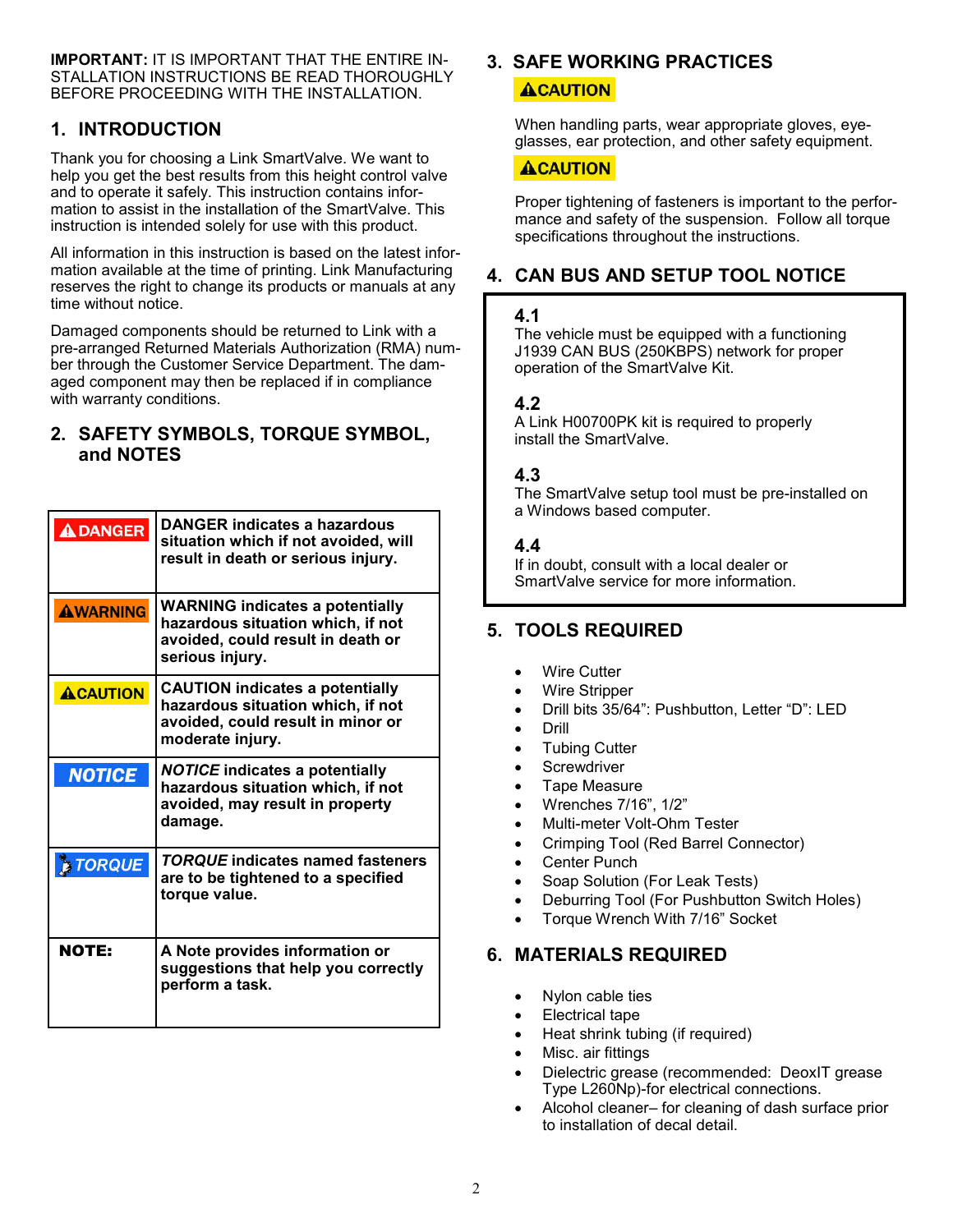## **7. SYSTEM OVERVIEW**

The H00700RxA retrofit kit provides control of the chassis suspension for International Class 8 trucks in a 6X4 configuration. The following features are provided:

- Accurate maintenance of Standard Ride height with reduced air consumption relative to mechanical valves.
- Dump the rear suspension for trailer coupling operations.
- Raise the rear suspension to a settable height above standard height to improve trailer coupling operations.

The OEM installed dump switch and a two switch is used to control the system and a LED provides status.

The SmartValve system limits the dump and raise features to when the truck is stopped or moving at slow speeds. The system will automatically return from the over-height setting to standard height when wheel speed exceeds 7 mph. The SmartValve system can be set to over-ride OEM dump switch automatically and return to vehicle Standard Ride Height when wheel speed exceeds 17 mph.

#### **8. VEHCILE PREPARATION PROCEDURE**

#### **8.1**

Suspension Ride Height

- 1. Measure tractor suspension ride height per manufacturer's instructions.
- 2. Compare to manufacturers recommended dimension.
- 3. Measure tractor ride height at lowered (dumped) position.
- 4. These dimensions will be used in later adjustments.

### **8.2**

Air Leak Check

1. Check for air leaks at the tube ends and air spring connections using a soap solution before removing the air lines.

#### **8.3** Valve Removal

Vehicle must be in park and the engine **AWARNING** turned off.

**NOTE:** Before removing the airlines, mark or label each line (supply, air springs, dump pilot, etc.)

For vehicles equipped with a dash mounted suspension dump switch:

- 1. Exhaust the air from the suspension air springs using the "Dump" control switch. 2. Exhaust all air from the reservoir **ACAUTION** that supplies air pressure to the height
- 3. Make sure the tractor suspension is fully lowered to the stops and all suspension air springs are unpressurized before continuing.
- 4. Disconnect and plug the dump pilot line at the height control valve.

control valve.

- 5. Disconnect the supply and suspension air lines from the height control valve.
- 6. Remove the linkage bolt at the end of the height control valve lever (Save this fastener)
- 7. Remove the valve mounting fasteners. (Usually two)
- 8. Remove the valve from the mounting bracket.
- 9. Set the valve aside for reference.

#### **8.4**

Harness Routing

- 1. Locate harness, on "material supplied page" for your truck brand for part number.
- 2. Cover or tape loose wires at the end of the harness to make the wires easier to route.
- 3. Route the harness along the inside of the tractor frame from the valve bracket to the cab firewall.

#### **ACAUTION**

The harness must be routed away from moving parts. Avoid any pinch points or heat sources that may damage the harness.

#### **8.5**

Valve Air Line Preparation

- Inspect the valve air lines for damage and replace if necessary.
- Using a tubing cutter, squarely trim about ½" length from the end of each tube.
- Make sure the end of the airline tubes are clean and cut squarely on the ends.

**NOTE:** Preparing the tube ends is required to create a good seal between the airline tubing and valve fittings.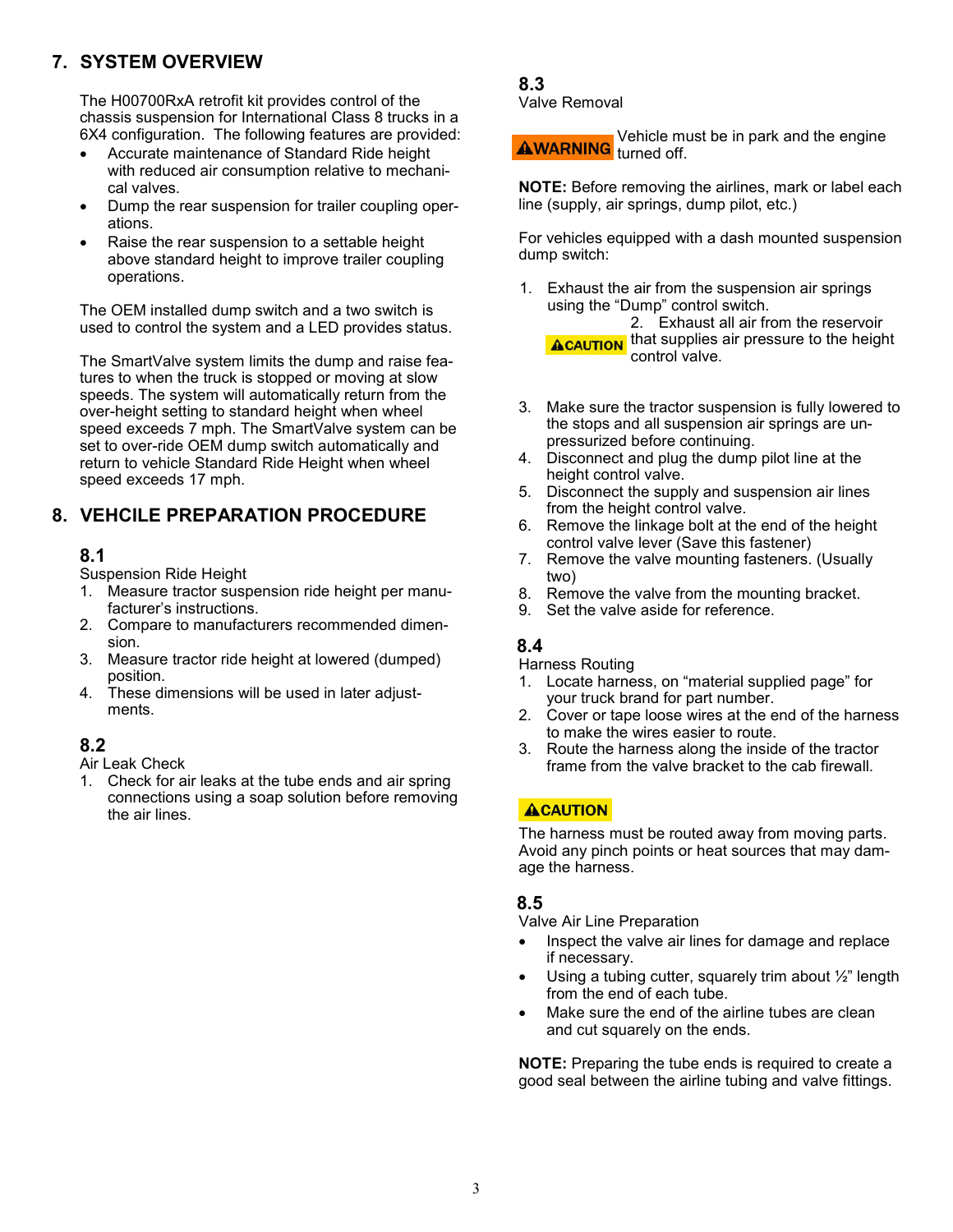#### **9. SMARTVALVE INSTALLATION**

# **9.1**

**NOTE**: Refer to the installation diagram

#### **9.2**

- 1. Install the SmartValve Assembly to the existing valve bracket.
- 2. Torque the mounting studs between 70 to 80 in-lbs using a 7/16" wrench or socket.
- 3. Clean the ends of the air tubes before assembly into the new valve.
- 4. The supply line from the reservoir connects to the port at the end of the valve labeled
- 5. "SUPPLY".
- 6. There are two ports labeled "SUSP". The suspension air spring lines will be inserted into these ports.

**NOTE**: It may be necessary to change direction of linkage bolt/pin for added clearance or for straighter alignment of the linkage rod.

### **9.3**

Electrical/Harness Connections

**NOTE**: Refer to page 6 to connect the SmartValve and auxiliary components to the harness.

**NOTE**: Apply DeoxIT Grease Type L260Np or equivalent to the 12 pin valve connector as shown in figure 1.

- 1. Plug the 12 pin gray SmartValve electrical connector into the gray connector at the end of the harness – Be sure to push the connectors completely together until they "click".
- 2. Wrap electrical tape around the connector seam.



#### **9.4**

Dash Preparation: LED and Switch Mounting

**NOTE**: Prepare the dash in the cab as shown on page 7.

- 1. Locate a convenient place on the dash to mount the LED and two switches.
- 2. Drill the hole for the dual LED using drill size D  $(.246")$
- 3. Drill the holes for the pushbutton switches below the LED hole using a 35/64" drill bit

**NOTE**: If necessary use a de-burring tool to clean the holes.

**NOTE**: Allow room for the decals in figure 2 (H17082) between the drilled holes.



4. Push the LED and switches into the dash until they click into place. (no hardware needed)

**NOTE**: Clean dash surface with alcohol to ensure a good bond between dash and decal.

- 5. Apply the "SMARTVALVE STATUS" decal above the LED.
- 6. Apply the "SUSP RAISE" decal above the raise switch.
- 7. Apply the "SUSP LOWER" decal above the lower switch.
- 8. Apply the "SmartValve Instructions" decal within view of the driver.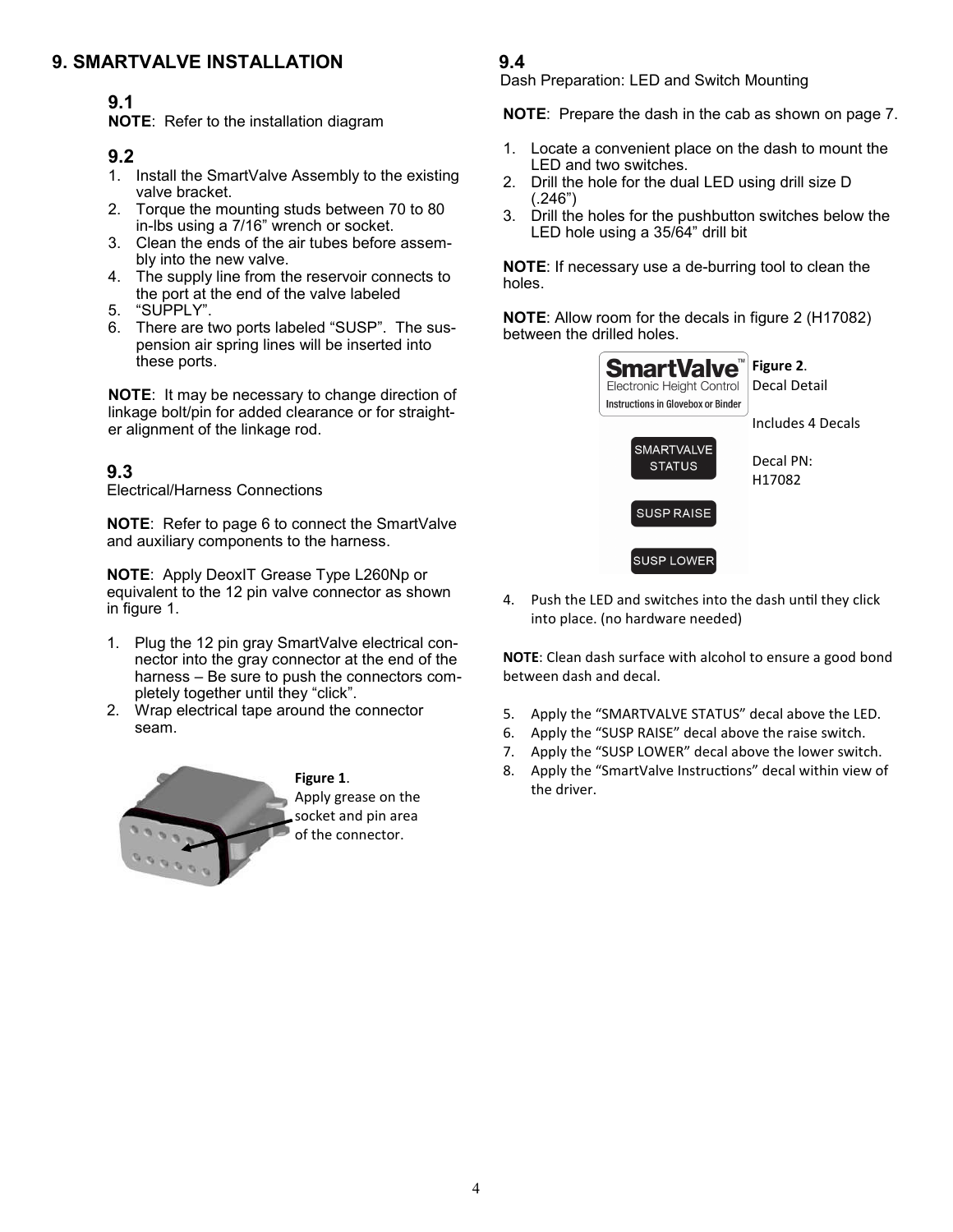#### **9.5**

Cab Wiring: Interface Box Connections

**NOTE**: Refer to the wiring drawing on page 7 for these connections.

Pin terminal information:<br>1. The red pin terminals

- The red pin terminals are crimped to the ends of the SmartValve harness and hook-up wires. The terminals are used to connect the harness and other wires to the interface box. The wires, with terminals attached, are pushed into the appropriate contacts on the front of the green connectors as shown on the interface box wire drawing.
- 2. The pin terminals can be disconnected from the green connectors by fully depressing the release tab on the top of the connector.

**NOTE**: All wires should be stripped ¼" to accommodate the pin terminals (H18195) and splice terminals.

#### **9.6**

Harness Wiring

- 1. Locate the end of the main SmartValve harness. Cut the harness to desired length or coil up the excess length. Leave enough length to connect to the interface module.
- 2. Prepare the SmartValve harness wires and attach the pin terminals.
- 3. Attach the SmartValve harness wires to the proper connector locations on the interface module.

#### **9.7**

Dash Control Wiring

Use the supplied installation wires (H18211) for the following steps:

- 1. Locate the pushbutton switches and LED assembly as shown in the drawing.
- 2. Use the pin terminals, hook-up wire, and wire splices to complete the wiring to the interface module (H18130).
- 3. Locate a convenient place behind the dash or lower trim for the interface module (H18130). Secure the interface module using the included cable ties or other fasteners.

#### **9.8**

Power and Ground Wiring

**NOTE**: Refer to page 7 for connections.

Using the splices, H17641 and M15724 provided in the HPB700-28 kit, wire the following:

**NOTE**: If auxiliary circuits are available on the vehicle power panel, they may be used with the appropriate connectors and 10 amp fuses instead of the supplied fuse taps. Use the wire splice connectors if needed to connect the wires to the fuse assembly.

- 1. Locate the 12-volt fuse panel.
- 2. A red wire (battery) is spliced to the wire from the fuse tap. This wire connects to the un-switched 12VDC battery power.
- 3. An orange wire (ignition) is spliced to the wire from the other fuse tap. This wire connects to the switched 12VDC ignition power.
- 4. Plug the fuses into available/appropriate slots in the 12-volt fuse panel.
- 5. **NOTE**: Battery and ignition power must not time out or drop out during starting
- 6. Cut the red, orange and black wire to the proper length.
- 7. Attach the pin terminals to the red, orange, and black hook-up wire.
- 8. Connect the red wire from pin 1 on the interface panel to fused 12VDC battery power.
- 9. Connect the orange wire from pin 2 on the interface panel to a fused ignition power signal.
- 10. Connect the black ground wire from pin 3 on the interface panel to chassis ground\*. A ring terminal is provided if needed.

**NOTE**: The black ground wire must be connected to a known "good" chassis ground. The resistance must be no greater than 2 ohms as measured from the selected ground connection point to the negative battery terminal.

**9.9** Can Bus Wiring

**NOTE**: Refer to page 8 for connections.

- 1. Locate the CAN bus wires on the tractor. Smart-Valve must be connected to a 250kb rated Can Bus signal. The wire colors are typically yellow and green.
- 2. Connect the yellow and green (twisted pair) from the harness to these two wires.

**NOTE**: A "Y" harness is included in the kit. This harness can be used on most vehicles to improve the installation process.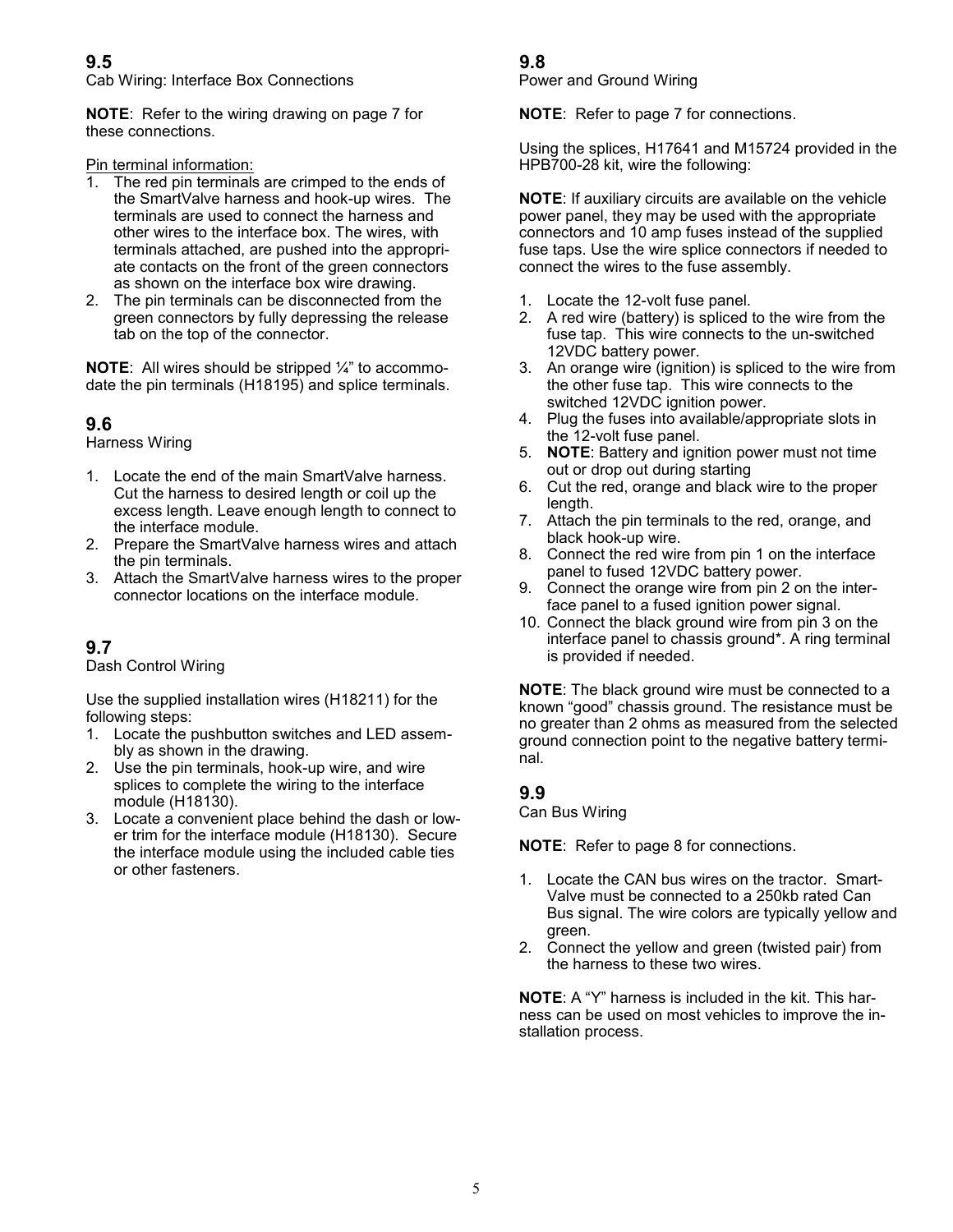### **9.10**

SmartValve Setup Tool

- 1. Refer to H00700PK Instructions (H17640) to install software or set desired ride heights.
	- a. **NOTE**: The SmartValve setup tool must be pre-installed on a Windows based computer before setting these options.





#### **9.11**  SmartValve Decal and Reference Card

A SmartValve decal is included with this kit. The decal may be placed on the outside of the tractor to identify which vehicles are equipped with the SmartValve. Make sure the area is clean and dry before installation.

The SmartValve quick reference card should be placed in an accessible location within the cab of the vehicle. Note: The card is punched for installation into a standard binder.



#### **Lowering Rear Suspension**

- · Press and release the SUSP LOWER push button while moving less than 10 MPH' to dump the rear suspension.
- · Press and release either push button to return to normal height. · The truck will return to normal height if the truck exceeds
- 17 MPH<sup>1</sup> while dumped.

#### **Raising Rear Suspension**

"on" and a pushbutton is pressed.

- Press the SUSP RAISE switch while moving less than 10 MPH to raise the rear suspension about 2 inches for increased ground<br>clearance during drop and hook operation.
- · To return to normal ride height press either switch for one second. - The truck will return to standard ride height automatically if the truck speed is greater than 10 MPH<sup>1</sup> when raised.
- If the ignition is turned "off" and the truck is left in the raised mode, the vehicle will remain in the raised mode until the ignition is turned

#### **Reducing Tag Axle Pressure For Traction**

- Press and hold the SUSP LOWER push button for 3 seconds while moving less than 10 MPH' to dump the tag axle suspension only.
- · The tag axle will return to normal when the truck exceeds 17 MPH

#### **Operation Summary**

| <b>Current Status</b> | <b>Desired Mode</b> | <b>Action Required</b>                     |
|-----------------------|---------------------|--------------------------------------------|
| Normal                | Dump                | Press SUSP LOWER button                    |
| Dump                  | Normal              | Press either switch for about 1 second     |
| Normal                | Raise               | Press SUSP RAISE button                    |
| Raise                 | Normal              | Press either switch for about 1 second     |
| Normal                | Tag Axle Dumped     | Press SUSP LOWER button until LED is on    |
| Tag Axle Dumped       | Normal              | Press SUSP I OWER button until I FD is off |

H18203<br>LINK MFG, 8/25/21

**Figure 5**. Quick Reference Card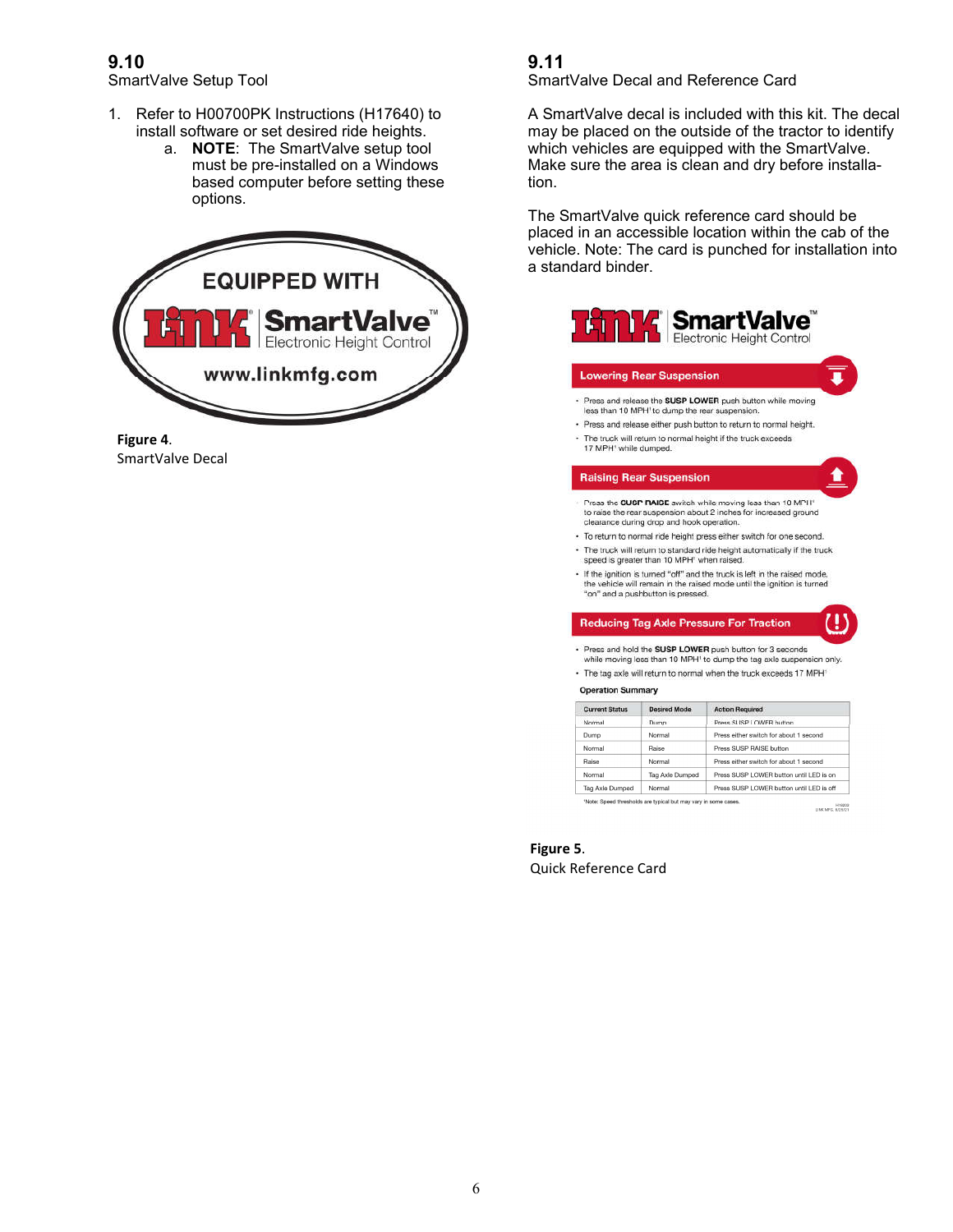

7

**Figure 6**. Setup Connector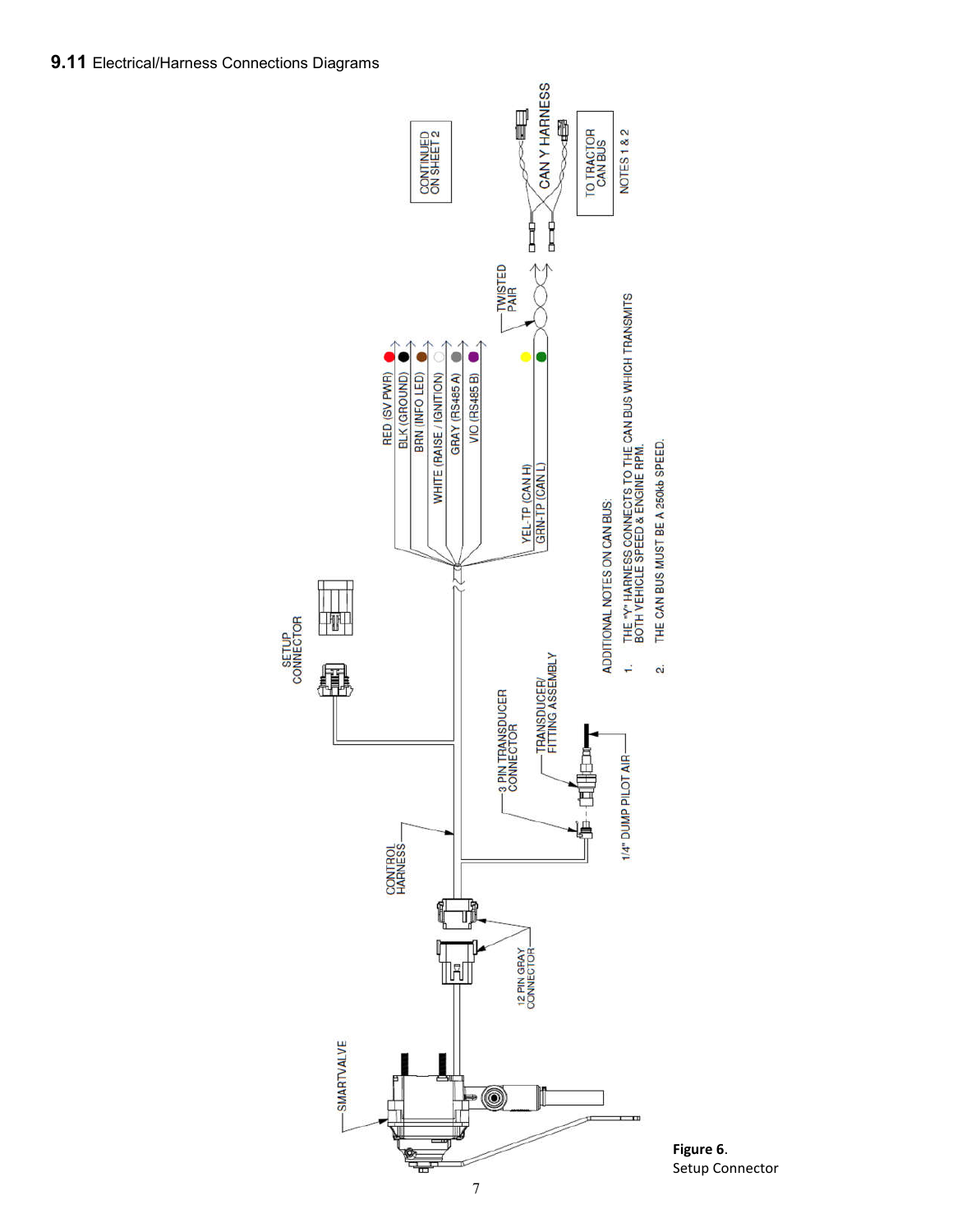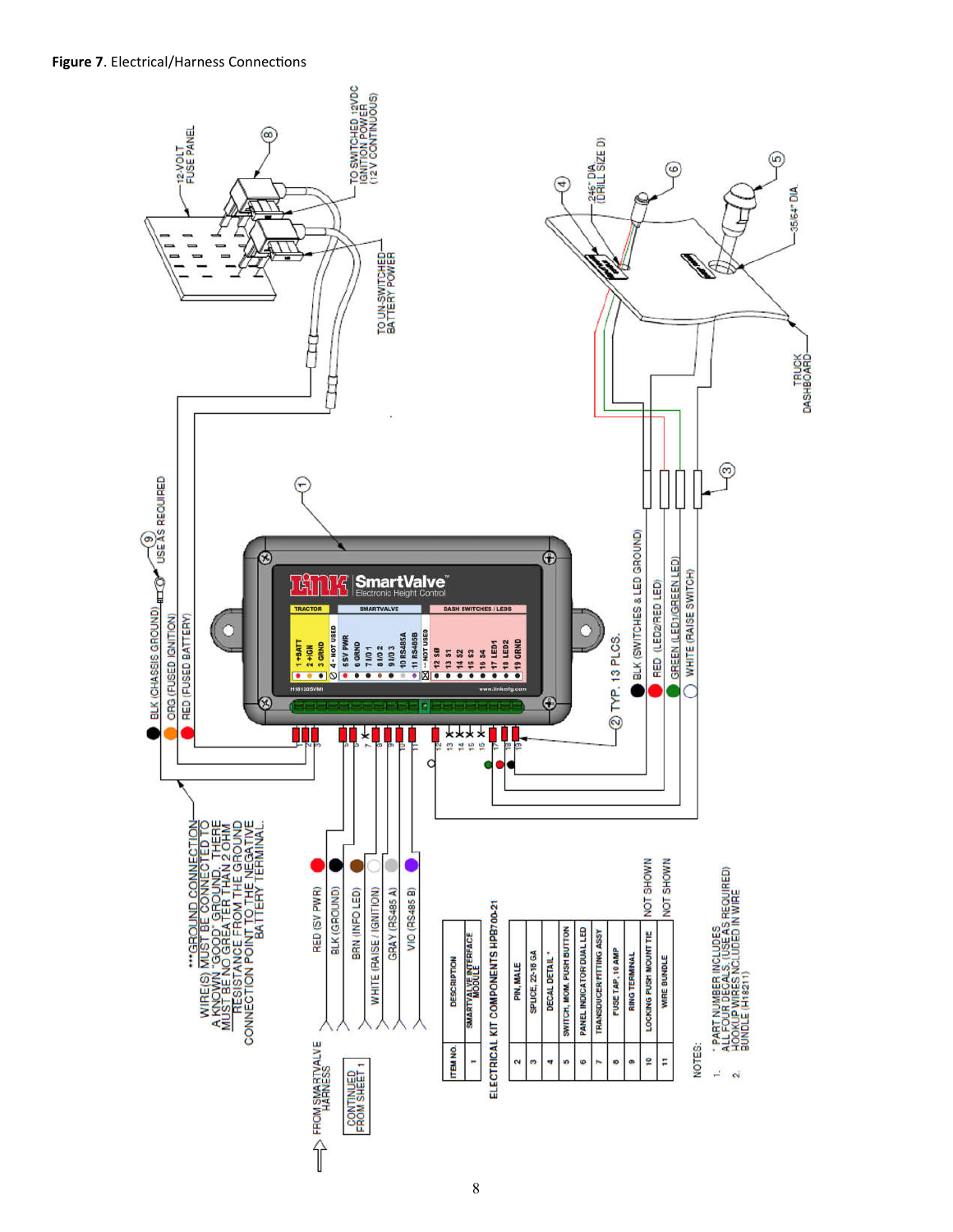# **10.H00700R27A SMARTVALVE RETROFIT KIT MATERIALS SUPPLIED**

| H02410RF (2410 SERIES, EHCV VALVE) |     |             |                                |
|------------------------------------|-----|-------------|--------------------------------|
| TEM                                | QTY | LINK PART # | <b>DESCRIPTION</b>             |
|                                    |     | H02410RF    | LEVER POS. A. / STUD POS. A, B |
|                                    |     | H16060-08   | SOFTWARE (CURRENT REVISION)    |

| <b>H00700R27A (2410 SERIES, EHCV KIT)</b> |     |                                     |                                    |
|-------------------------------------------|-----|-------------------------------------|------------------------------------|
| <b>ITEM</b>                               | QTY | LINK PART#                          | <b>DESCRIPTION</b>                 |
|                                           |     | H02410RF                            | 2400 SERIES, EHCV VALVE            |
| 2                                         |     | H <sub>18130</sub> SVM <sub>1</sub> | <b>INTERFACE MODULE</b>            |
| 3                                         |     | HPB700-28                           | <b>ELECTRICAL KIT</b>              |
| 4                                         |     | HPB700-55                           | <b>HARDWARE &amp; PLUMBING KIT</b> |
| 5                                         |     | H18007                              | HARNESS, CONTROL                   |
| 6                                         |     | H <sub>18087</sub> S                | <b>CAN Y HARNESS</b>               |
| 6                                         |     | HPB700-76                           | <b>INSTALLATION/DECAL KIT</b>      |

| HPB700-28 (ELECTRICAL KIT) |                |                    |                                 |
|----------------------------|----------------|--------------------|---------------------------------|
| <b>ITEM</b>                | <b>QTY</b>     | LINK PART#         | <b>DESCRIPTION</b>              |
|                            |                | H <sub>17628</sub> | PANEL INDICATOR (DUAL LED)      |
| 2                          | 2              | H <sub>17629</sub> | SWITCH, MOMENTARY PUSHBUTTON    |
| 3                          | 8              | H <sub>17641</sub> | BUTT CONNECTOR, 22-18 GA, CLEAR |
| 4                          | 4              | M15724             | BUTT CONNECTOR, 16-14 GA, BLUE  |
| 5                          | $\overline{2}$ | H <sub>18776</sub> | FUSE TAP, 10 AMP                |
| 6                          |                | H18783             | MINI FUSE, 10 AMP               |
| 7                          | 1              | H17082             | <b>DECAL DETAIL</b>             |
| 8                          | 16             | H <sub>18195</sub> | PIN, MALE                       |
| 9                          | 1              | H <sub>14610</sub> | <b>RING TERMINAL</b>            |
| 10                         | 2              | H <sub>18210</sub> | <b>LOCKING PUSH MOUNT TIE</b>   |
| 11                         |                | H18211             | <b>WIRE BUNDLE</b>              |

| <b>HPB700-55 (HARDWARE &amp; PLUMBING KIT)</b>  |   |                    |                                         |
|-------------------------------------------------|---|--------------------|-----------------------------------------|
| LINK PART#<br>QTY<br><b>DESCRIPTION</b><br>ITEM |   |                    |                                         |
|                                                 | 3 | H <sub>16393</sub> | 90° STEM ELBOW FITTING, 1/4" PTC X 3/8" |
| າ                                               | っ | H <sub>17055</sub> | <b>EHCV MOUNTING SPACER</b>             |
| 2                                               | っ | H <sub>13404</sub> | 1/4" FLAT WASHER                        |
|                                                 | ◠ | H <sub>13964</sub> | 1/4-20 LOCKNUT                          |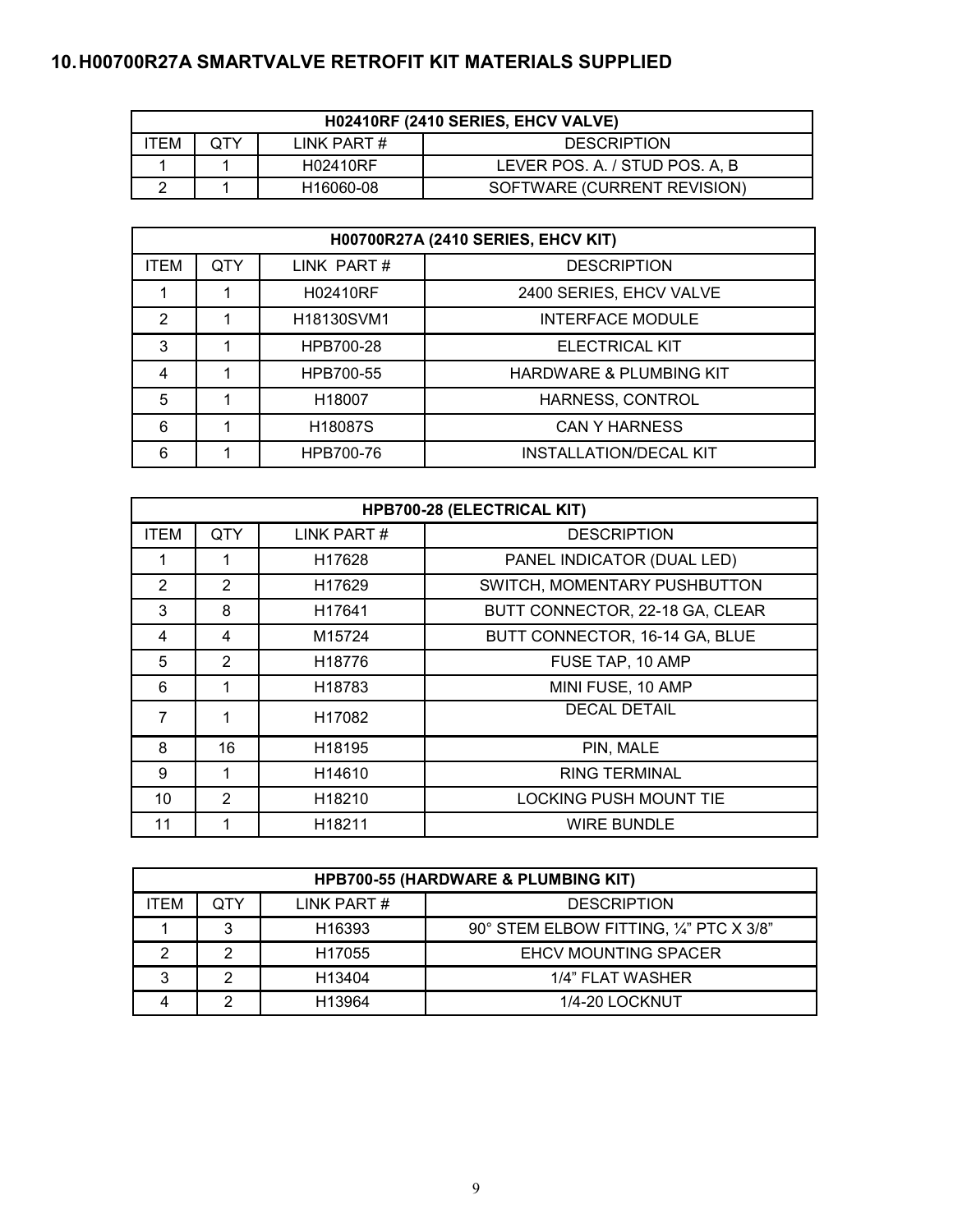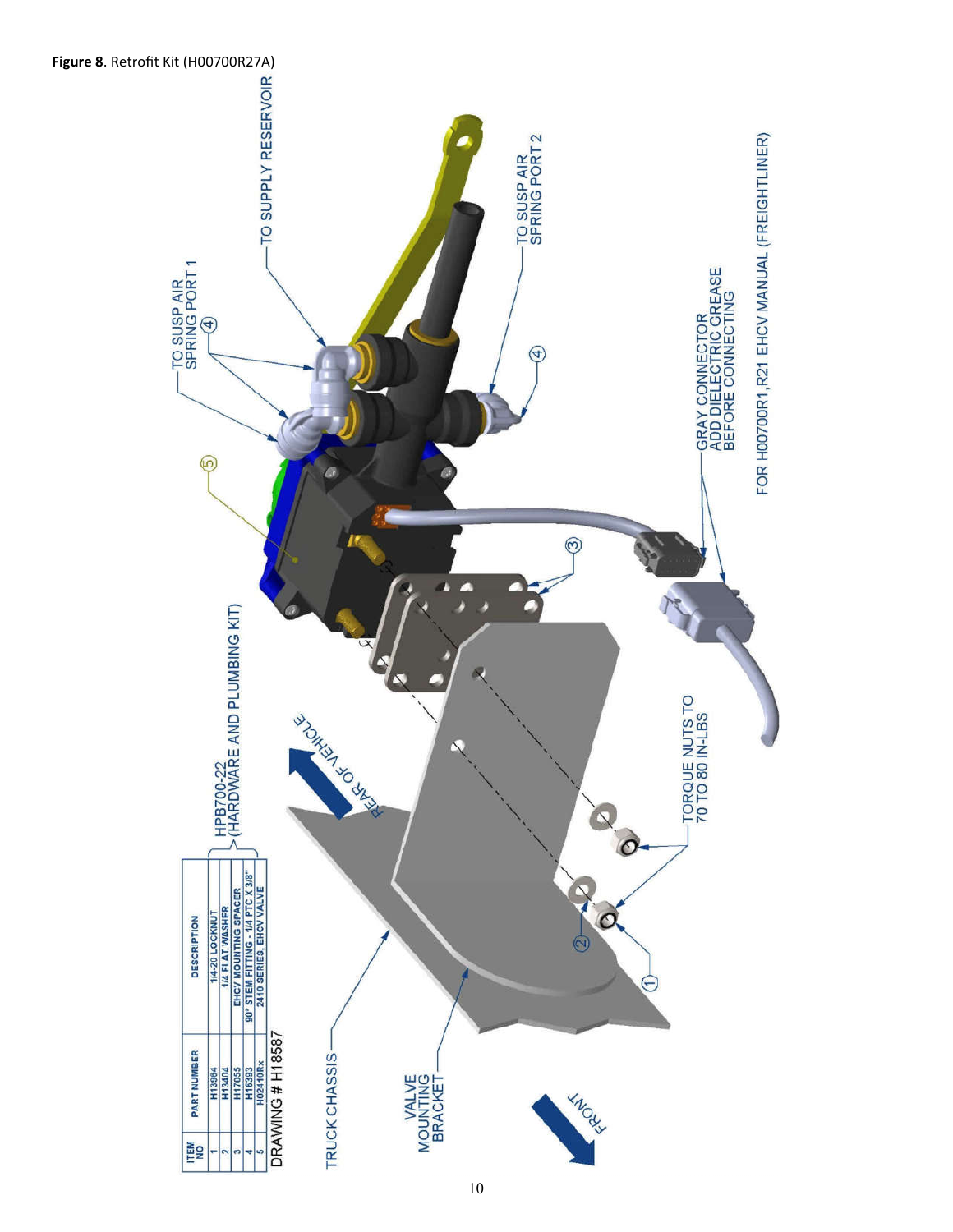# **15.INSTALLATION TROUBLESHOOTING GUIDE**

| <b>SmartValve</b>                                                    |                                                                                      |                                                                                                                     |  |  |
|----------------------------------------------------------------------|--------------------------------------------------------------------------------------|---------------------------------------------------------------------------------------------------------------------|--|--|
| Symptom                                                              | <b>Cause</b>                                                                         | <b>Solution</b>                                                                                                     |  |  |
| H00700PK data link (no<br>response from<br>SmartValve)               | SmartValve® "Ride Setup" tool is<br>not running on computer                          | Install and initiate Start SmartValve set-up<br>tool software                                                       |  |  |
|                                                                      | Vehicle ignition is not switched<br>"on"                                             | Switch ignition to "ON"                                                                                             |  |  |
|                                                                      | Interface cable not plugged into<br>SmartValve <sup>®</sup> harness                  | Plug the three pin connector into Smart-<br>Valve harness. Refer to H0700PK manual                                  |  |  |
|                                                                      | Interface cable not plugged into<br>computer                                         | Plug USB connector into the computer.<br>Refer to H0700PK manual                                                    |  |  |
|                                                                      | Damaged interface cable (check<br>wires)                                             | Check wire connections or check USB<br>interface cable function on another vehicle<br>if available                  |  |  |
|                                                                      | See "Power Issues" section at<br>the end of this guide                               |                                                                                                                     |  |  |
| SmartValve® will not raise<br>vehicle to "Ride Height"<br>on startup | Vehicle ignition is not switched<br>"on"                                             | Switch ignition to "ON"                                                                                             |  |  |
|                                                                      | Suspension reservoir air pressure<br>below 90 PSI                                    | Start engine to raise air pressure to greater<br>than 90 PSI                                                        |  |  |
|                                                                      | SmartValve® clocking is set to<br>wrong direction (clockwise or<br>counterclockwise) | Use H0700PK "Setup Tool" to reverse the<br>direction. Refer to H0700PK manual                                       |  |  |
|                                                                      | See "Power Issues" section at<br>the end of this guide                               |                                                                                                                     |  |  |
| <b>Communication failed:</b>                                         | Verify comport is a USB com port                                                     | Open file tab, release com port, open drop<br>down menu or refresh, select com port<br>ending in USB, open com port |  |  |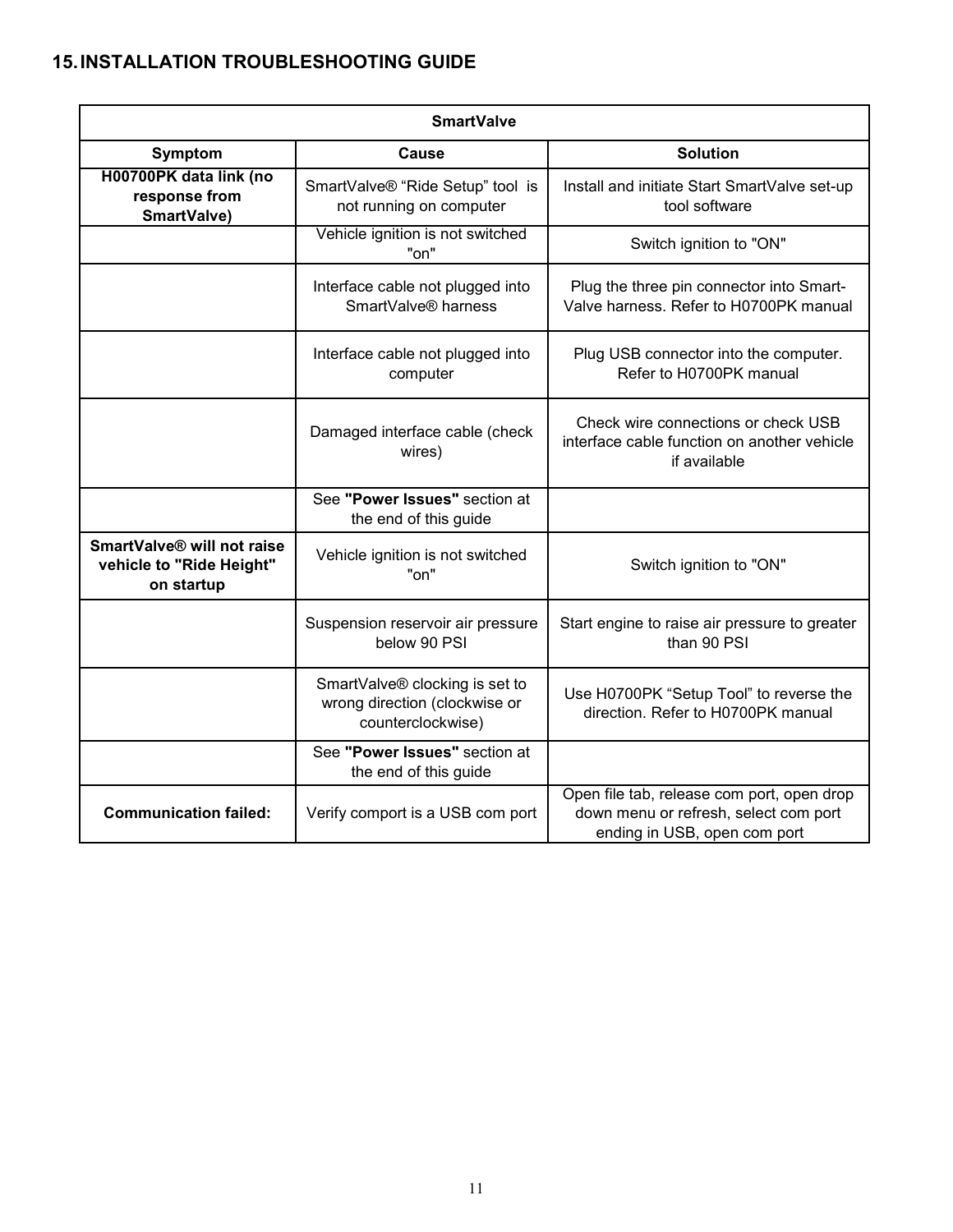| <b>SmartValve</b>                                                             |                                                               |                                                                                                                       |  |
|-------------------------------------------------------------------------------|---------------------------------------------------------------|-----------------------------------------------------------------------------------------------------------------------|--|
| <b>Symptom</b>                                                                | <b>Cause</b>                                                  | <b>Solution</b>                                                                                                       |  |
| <b>SmartValve will not raise</b><br>vehicle to "over ride height<br>position" | Vehicle ignition is not switched "on"                         | Switch ignition to "ON"                                                                                               |  |
|                                                                               | J1939 CAN bus wires not connected                             | Connect CAN bus to the<br>vehicle. Refer to the<br>SmartValve manual for<br>proper connection.                        |  |
|                                                                               | J1939 CAN bus wires reversed                                  | Refer to the SmartValve<br>manual for proper<br>connection.<br>Use H0700PK "Ride Set-                                 |  |
|                                                                               | J1939 CAN speed signal not available                          | up" tool to read speed<br>status. Refer to H0700PK<br>manual                                                          |  |
|                                                                               | Suspension reservoir air pressure below 90<br>PSI             | Start engine to raise air<br>pressure to greater than<br><b>90 PSI</b>                                                |  |
|                                                                               | "Raised angle" incorrectly set in Smart-<br>Valve® setup tool | Use H0700PK "Setup<br>tool" to set the raised<br>height. Refer to H0700PK                                             |  |
|                                                                               | If vehicle is moving, speed exceeds 10 mph                    | Reduce speed to below<br>10 MPH                                                                                       |  |
|                                                                               | Pushbutton or wiring failed                                   | Use H0700PK "Setup<br>tool" to verify the Raise<br>Switch signal while<br>pressing button. Refer to<br>H0700PK manual |  |
|                                                                               | See "Power Issues" section at the end of<br>this guide        |                                                                                                                       |  |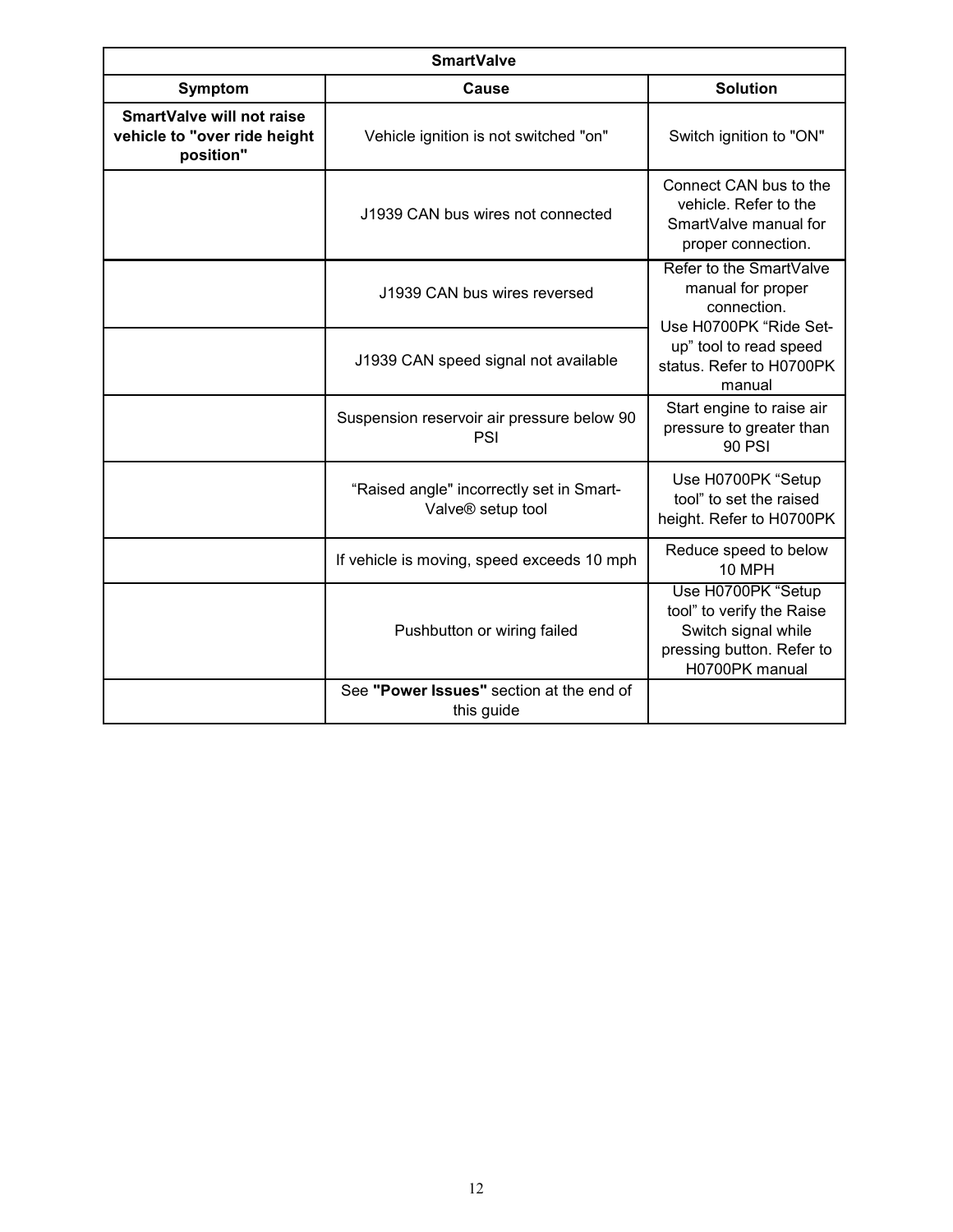| <b>SmartValve</b>                                                                                |                                                              |                                                                                                                                                                                                     |  |
|--------------------------------------------------------------------------------------------------|--------------------------------------------------------------|-----------------------------------------------------------------------------------------------------------------------------------------------------------------------------------------------------|--|
| Symptom                                                                                          | Cause                                                        | <b>Solution</b>                                                                                                                                                                                     |  |
| <b>SmartValve will not lower</b><br>vehicle to "Dumped posi-<br>tion"                            | Vehicle ignition is not switched "on"                        | Switch ignition to "ON"                                                                                                                                                                             |  |
|                                                                                                  | If vehicle is moving, speed exceeds 10 mph                   | Reduce speed to below<br><b>10 MPH</b>                                                                                                                                                              |  |
|                                                                                                  | Pushbutton or wiring failed                                  | Use H0700PK "Ride Set-<br>up" tool to verify the<br>Dump Switch signal while<br>pressing button. Refer to<br>H0700PK manual<br>Verify wiring connections                                            |  |
|                                                                                                  | See "Power Issues" section at the end of<br>this guide       |                                                                                                                                                                                                     |  |
| <b>SmartValve constantly ex-</b><br>hausts air                                                   | SmartValve air lines plumbed incorrectly                     | Verify all plumbing<br>connections (refer to<br>SmartValve manual for<br>plumbing information)                                                                                                      |  |
| Vehicle raises to maximum<br>suspension height and<br>stays at this level                        | SmartValve air lines plumbed incorrectly                     | Verify all plumbing<br>connections (refer to<br>SmartValve manual for<br>plumbing information)                                                                                                      |  |
| Vehicle continually raises<br>and lowers the suspension<br>while near the ride height<br>setting | One or more of the air lines or fittings are<br>leaking air. | Verify that all plumbing<br>connections are airtight.<br>Spray a soap and water<br>solution on the<br>suspension fittings and<br>air lines to detect<br>leakage. Tighten or repair<br>as necessary. |  |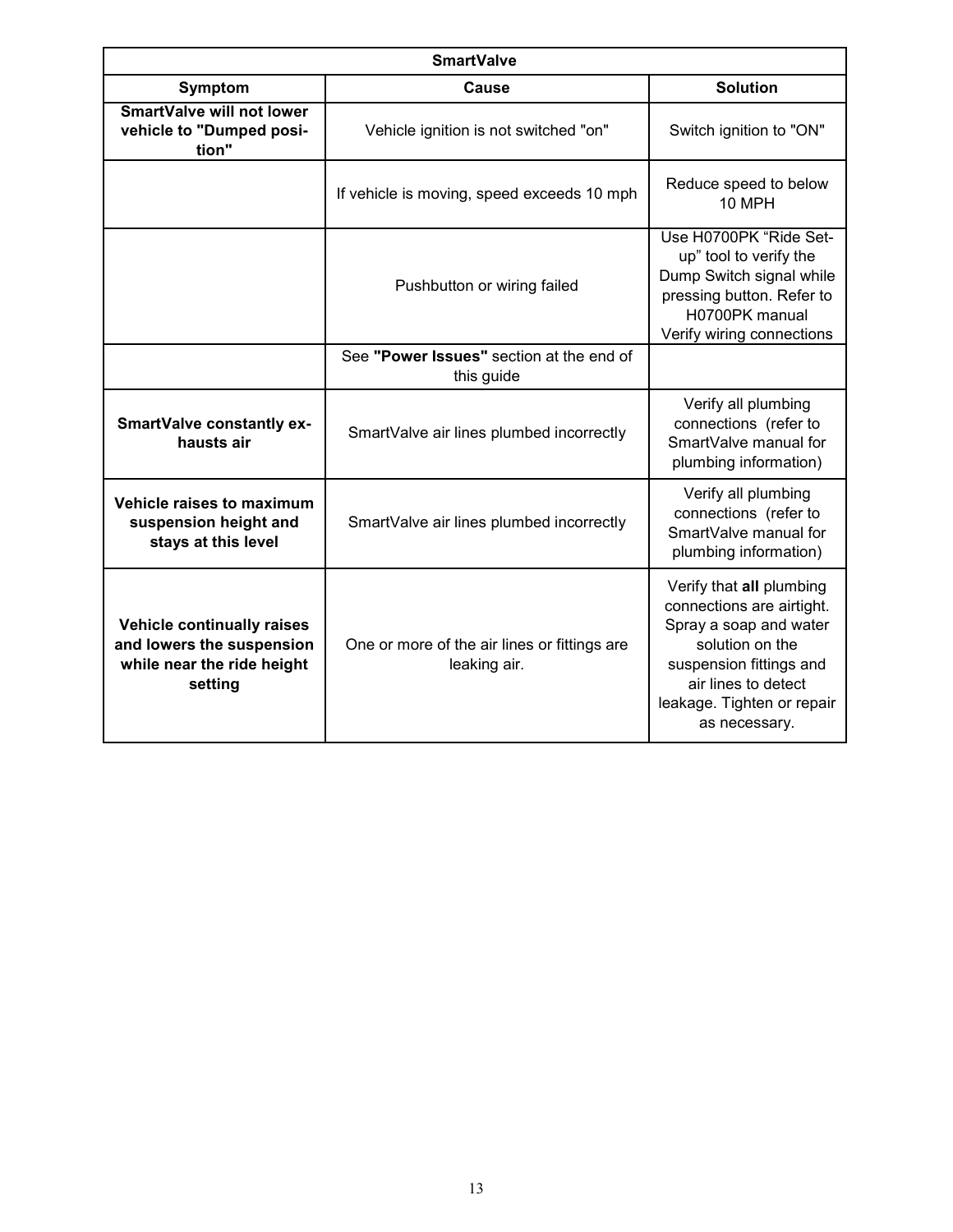| <b>SmartValve</b>   |                                          |                                                                                                                                 |  |
|---------------------|------------------------------------------|---------------------------------------------------------------------------------------------------------------------------------|--|
| Symptom             | <b>Cause</b>                             | <b>Solution</b>                                                                                                                 |  |
| <b>Power Issues</b> |                                          |                                                                                                                                 |  |
|                     | Battery voltage low or not present       | Voltage reading on<br>battery wire should be<br>greater than 10 VDC                                                             |  |
|                     | Ignition voltage low or not present      | Voltage reading on the<br>ignition wire should be<br>greater than 10 VDC<br>continuous when the<br>ignition is switched "on"    |  |
|                     | Battery fuse not installed or "open"     | Check fuse assembly,<br>replace if necessary                                                                                    |  |
|                     | Ignition fuse not installed or "open"    | Check fuse assembly,<br>replace if necessary                                                                                    |  |
|                     | Connectors not attached                  | Check all harness<br>connectors for proper<br>attachment                                                                        |  |
|                     | Connectors not fully inserted            | Check all harness<br>connectors for proper<br>engagement. The<br>connectors should lock<br>together when properly<br>installed. |  |
|                     | Improper grounding                       | Resistance must be less<br>than 2 ohms from<br>SmartValve ground wire<br>to the negative battery<br>terminal                    |  |
|                     | Intermittent battery or ignition voltage | Power may be connected<br>to a "timed out" power<br>source on vehicle panel<br>(timeout intervals can be<br>several minutes)    |  |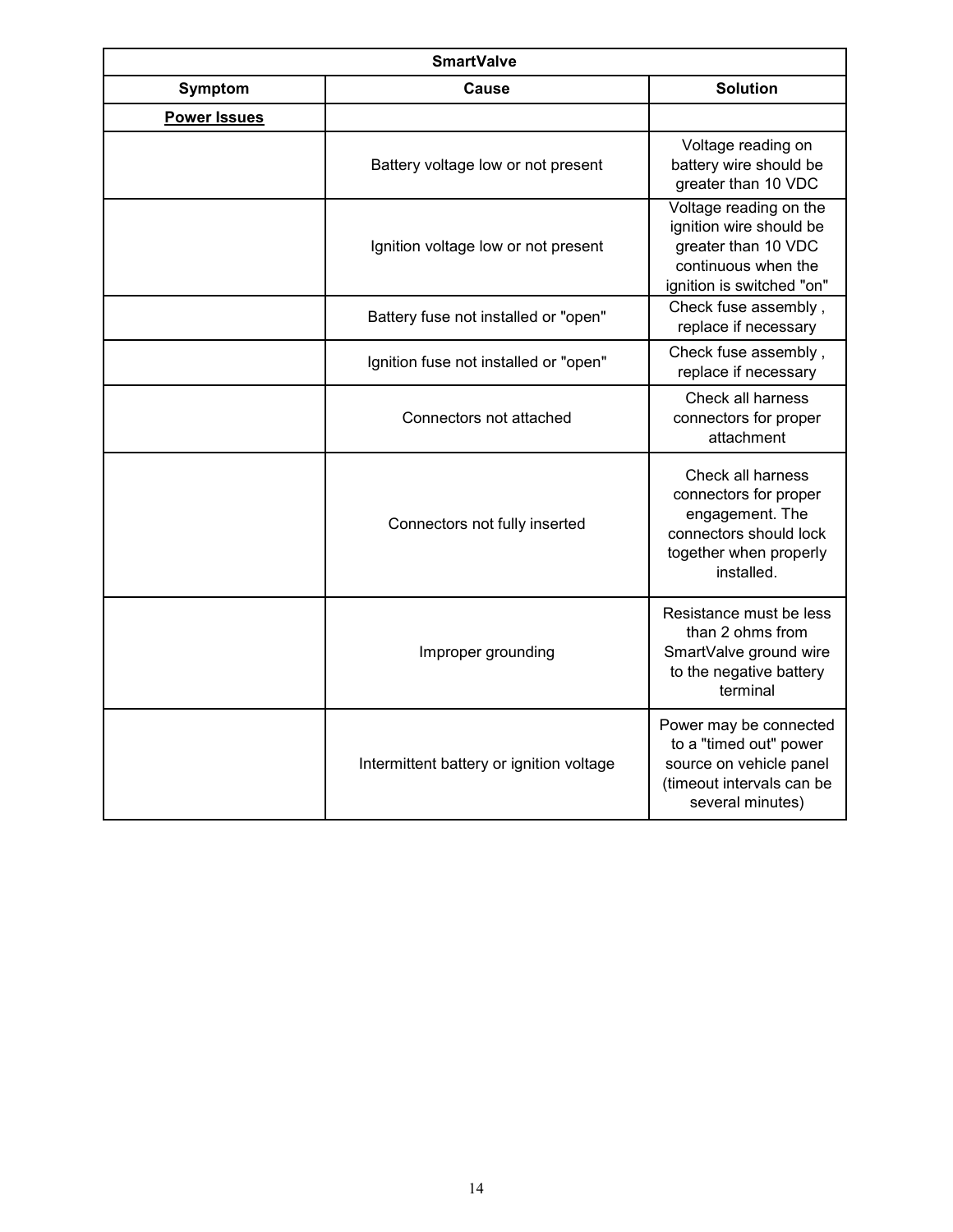#### **16.SMARTVALVE LED OPERATION DESCRIPTION – RETROFIT VALVES/ FAULT CODES**

The SMARTVALVE STATUS indicator contains both red and green LEDs.

The red LED flashes quickly if power or communication is lost to the valve.

The green LED indicates the mode and faults detected during operation. A repeating pattern indicates a system mode or condition. A series of blinks arranged in pairs of groups are used to indicate system faults. This section summarizes these codes.

See Table on page 16 for full code summary. If the red flashing LED or fault codes are present, DO NOT DRIVE until verifying suspension is in a safe state to allow safe travel.

#### **16.1**

Green LED—Mode Indication

A uniformly repeating pattern indicates the current mode of operation.

Steady On –SmartValve Initialization, Tag Dump, or Fault

A steady on light occurs for a short time after initial ECU power is applied. A steady light which does not turn off for even a few seconds after initialization may occur if the processor is not running or a short to ground is present in the LED wiring.

Short Blinks – Raise Mode

Steady ¼ second blink every two seconds show the valve is in Raised mode.

Long Blinks - Dump Mode

A steady blinking of one second on and one second off shows the valve is in Dump mode.

#### **16.2**

Green LED—Fault Codes

The system identifies several fault conditions using two groups of 1-4 blinks for each condition detected. For example, one blink followed by two blinks indicates fault code 12. All active fault conditions are repeatedly shown one after another. As described below, most faults cause changes in the system operation. All fault codes are initialized to clear during system power up.

#### **17.SMARTVALVE OPERATING INSTRUCTIONS**

Two momentary pushbutton switchs and a LED have been added to the dash to select the valve's operating mode.



Pushbutton Switch

### **17.1**

Lowering Rear Suspension

- To dump the rear suspension: Press the "SUSP LOWER" pushbutton once..
- To return to standard ride height: Press either pushbutton
- If the "Auto Return to Ride Height" feature is enabled (default) there are speed restrictions on the dump mode:
	- The vehicle must be moving less than 10 MPH to enter the dump mode.
	- If dumped, the vehicle will return to normal ride height when the speed exceeds 17

MPH for 5 seconds.

#### **17.2**

Raising Rear Suspension

The "SUSP RAISE" switch will raise the rear suspension approximately 2 inches to allow for increased ground clearance during drop and hook operation.

- To raise the vehicle from standard height: Press the "SUSP RAISE" pushbutton.
- To return to standard ride height: Press either pushbutton.
	- There are speed restrictions on the raised mode:
		- The speed of the vehicle must be less than 10 MPH to allow switching to the raised mode.
		- If raised, the vehicle will return to standard ride height automatically if the speed is greater than 10 MPH for 5 seconds.

#### **17.3**

Additional Notes

- If the ignition is turned "off" and the truck is left in the raised or lowered mode, the vehicle will remain in that mode until either button is pressed with the ignition on.
- The switches need to be pressed and held for at